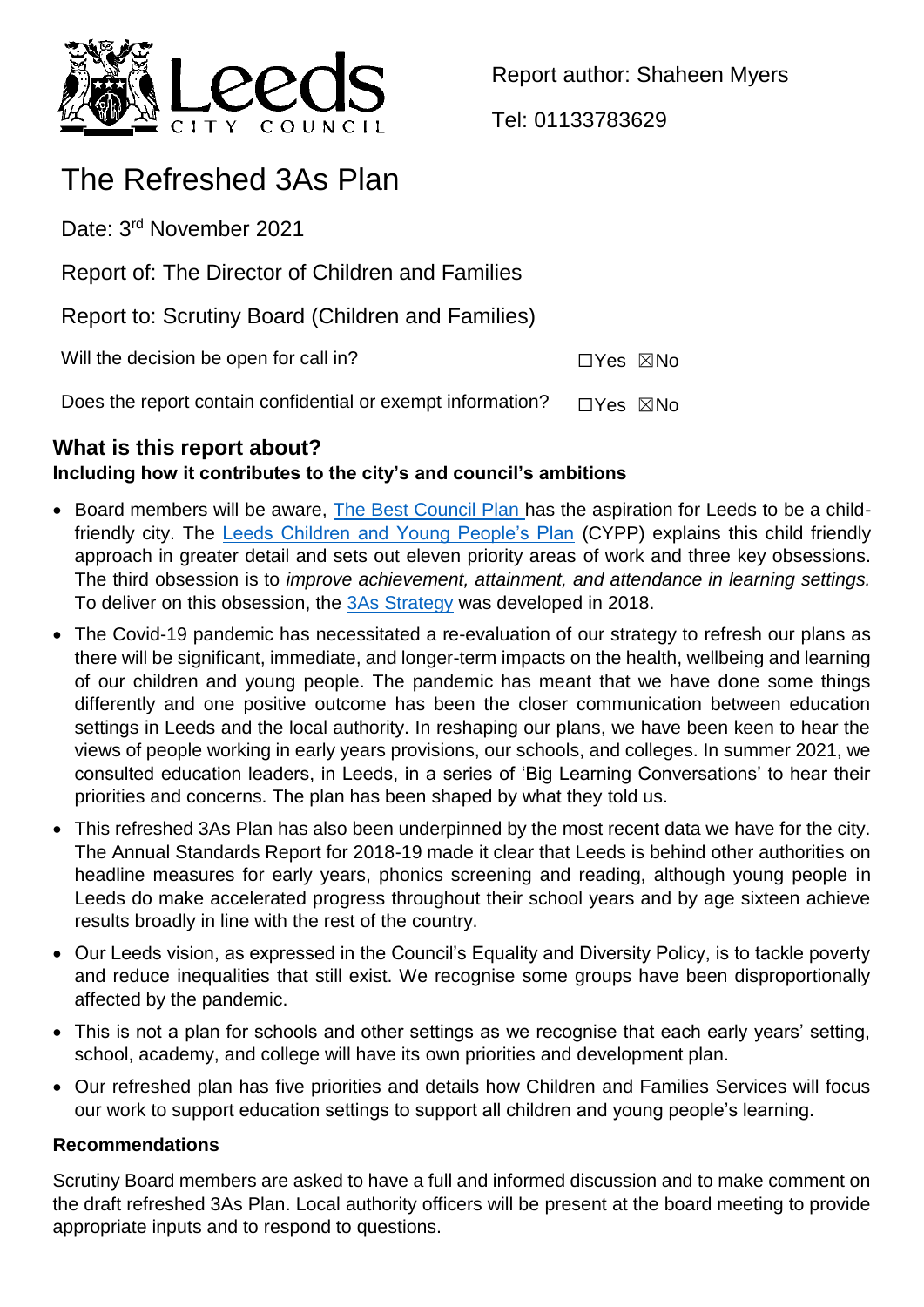#### **Why is the proposal being put forward?**

1 The impact of the pandemic has been significant, and it is recognised that some groups have been disproportionately affected. Revisiting and reframing the plan to improve outcomes based on the 3As of attendance, attainment and achievement will be influential in shaping how Children and Families Services directs resources in response to the challenges brought about by Covid-19. The Scrutiny Board meeting on 3<sup>rd</sup> November provides an opportunity to invite comment from members in helping to shape the plan.

#### **What impact will this proposal have?**

| <b>Wards Affected:</b>            |      |                |
|-----------------------------------|------|----------------|
| Have ward members been consulted? | ∃Yes | $\boxtimes$ No |

- 2 The refreshed 3As Plan will be finalised once comments from Scrutiny Board have been considered.
- 3 The draft priorities below have been selected to be areas of focus where Children and Families Services can have the most impact in supporting learning settings in supporting children and young people's learning in the context of Covid-19.
- 4 There are several teams, plans and strategies within the directorate which focus on supporting the needs of specific cohorts of children and young people. The purpose of the 3As Plan is to drill down into five key priority areas where specific actions are taken by the directorate to have a significant positive impact and where the influence is measurable in the form of key performance indicators (KPI).
- 5 The five key priorities and the associated key performance indicators are:

#### 6. **Priority 1: All children in Leeds are supported to improve their fluency in reading taking into account their individual needs.**

KPI 1: The Learning Improvement Service will have carried out 100 reading deep dive reviews by the end of the academic year 2021/22.

KPI 2: There is an offer to all primary schools to access Level 1 training 'Meeting the needs of children with Specific Learning Difficulties (SpLD) and literacy difficulties'. By the end of the academic year 2021/22, 40 schools will have accessed the training.

KPI 3: All families with involvement with Children's Social Care will be given the advice on how to read to their child which is positive and encouraging, considering the pressures and illiteracy of families. In these instances, further training will be signposted for families to access.

Long-term KPIs: Outcomes from the phonics screening test at the end of Year 1. Reading outcomes at Key Stage 2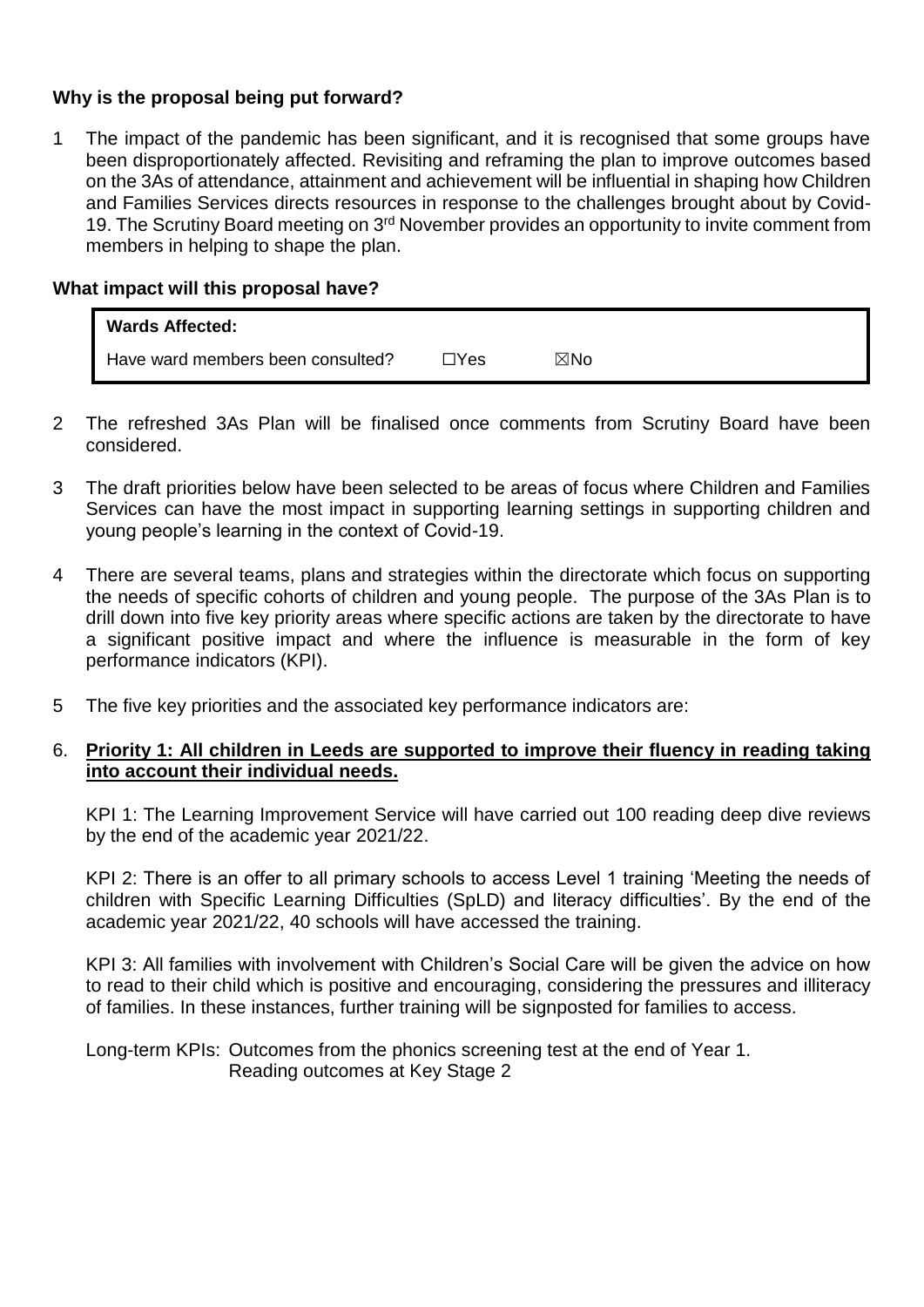- 7. **Priority 2: All children, young people and families are supported to access and regularly attend early years education settings, schools, and post-16 education settings to benefit from learning opportunities, protective factors, and enrichment activities.**
	- KPI 1: 100 attendance reviews will have been carried out by the end of the plan in 2023.
	- KPI 2: Improved attendance levels across the city using pre-pandemic data as a basis.
		- Total absence figure for all schools.
		- Days lost to fixed term exclusions.
	- KPI 3: Increase in take-up of Free Early Education Entitlement (FEEE) within areas of high deprivation and historical low take-up.

#### 8. **Priority 3: Children and young people with Special Educational Needs and Disabilities (SEND) and their families receive timely and appropriate support to achieve their best possible outcomes and prepare for adult life.**

- KPI 1: Working with schools, the Learning Inclusion Service will launch and roll-out the new Leeds SEND and Inclusion Practice Framework. 75% of schools will access the framework by the end of 2023.
- KPI 2: The Learning Improvement Service will ensure that supporting the lowest 20% of learners is the key service priority and will be a focus for its work with schools. Outcomes for this cohort will improve.

#### 9. **Priority 4: All children and staff working in learning settings are supported with their wellbeing.**

- KPI 1: All leaders and schools will have access to effective wellbeing support services.
- KPI 2: A multi-agency trauma informed service will be established with a clear offer of training, support and information communicated to all schools and settings.
- KPI 3: The Health & Wellbeing Service will support 115 schools/settings to complete the My Health My School survey and achieve a completion rate of 11,000 responses.

#### 10. **Priority 5: All children make the best start to each stage of their learning.**

KPI 1: With the new EYFS framework, the exchange of information at transition points to support the child's learning and development is of prime importance. All 0-5 settings will have access to a series of online modules that will cover transition, looking particularly at the importance of relationships, with and between parents, staff, and children.

400 Leeds settings will have accessed and utilised the online transition modules by the end of 2023.

- KPI 2: The transition of vulnerable students into school will be undertaken in a timely and effective manner dependent on the individual needs of the child and the provision.
- KPI 3: The proportion of children meeting the expected levels of development at the end of Reception will show an upward trend towards bringing outcomes in line with national.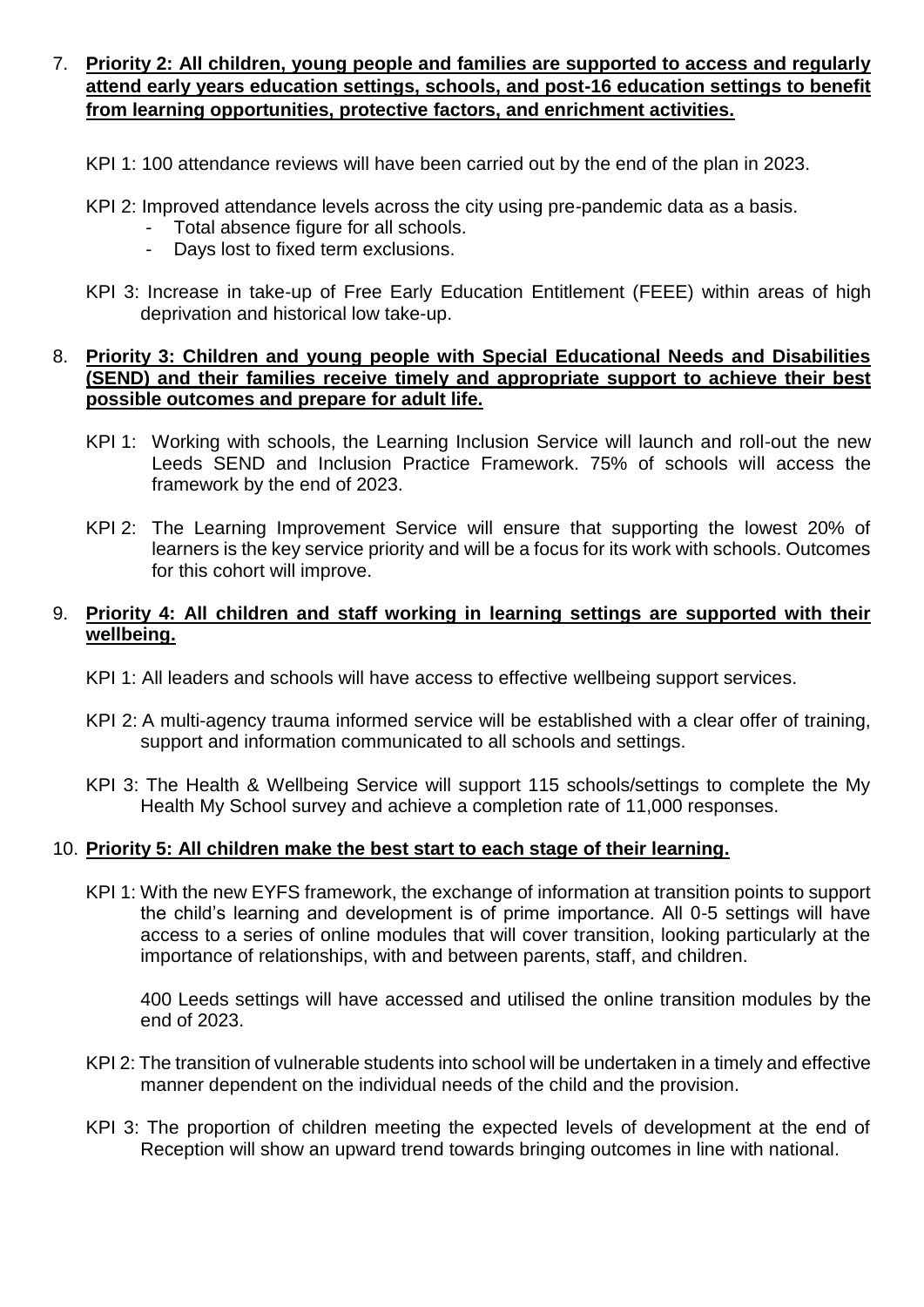#### **What consultation and engagement has taken place?**

- 11. Consultation to refresh the 3As Plan began with events for learning settings across the city and for all ages from 0 – 19. Four consultations took place, each focusing on an age range: early years, primary, secondary (including special schools and alternative provisions) and post-16.
- 12. The sessions were called The Big Learning Conversations, led by the Director of Children and Families Services, via Zoom, and were well attended. During the sessions the participants were split into breakout rooms and explored the following areas:
	- As a result of the pandemic, participants were asked what areas of the present 3As plan they found to be the most important and would have the most impact in transforming children's lives?
	- Participants were asked for their views on additional areas which should be included in the reframed learning plan in the context of Covid-19.
	- In their work with children and young people, participants were asked how the local authority could best support the education community.
- 13. The information captured from the breakout rooms was collated, cross-referenced and it was established which themes were consistently raised by participants across the consultation events.
- 14. The identified themes were a crucial factor in distilling the areas of focus for Children and Families Services in supporting settings, and subsequently the learning of children and young people, within the refreshed 3As Plan.
- 15. The refreshed 3As Plan is closely aligned with plans and strategies across the authority including but not exclusive to: the Best Council Plan, the Children and Young People's Plan, the SEND Strategy, the Children and Young People's 12 Wishes and also with recommendations from previous Scrutiny Board Meetings.

## **What are the resource implications?**

- 16. The catalyst for refreshing the 3As Plan has been the enormity of the impact of Covid-19 on children and young people in Leeds.
- 17. Given the significance of the financial implications of Covid-19, arrangements are in place for the Council's Executive Board to receive separate and more detailed reports regularly. The Council's Plan and Resources Scrutiny Board maintains oversight of the financial management plan in accordance with its remit.
- 18. In refreshing the priorities of the 3As Plan, Children and Families Services resources will be deployed appropriately to ensure support can be given where the most impact can be made for children, families and learning settings across Leeds, with a focus on those who have been disproportionately affected.

## **What are the legal implications?**

19. This report has no specific legal implications.

## **What are the key risks and how are they being managed?**

20. Children and Families Services Leadership Team, The Good Learning Places Board and the Learning Leadership Team will monitor the progress of the refreshed 3As Plan and the actions which sit below it and will regularly assess the risks associated with the implementation of the Plan.